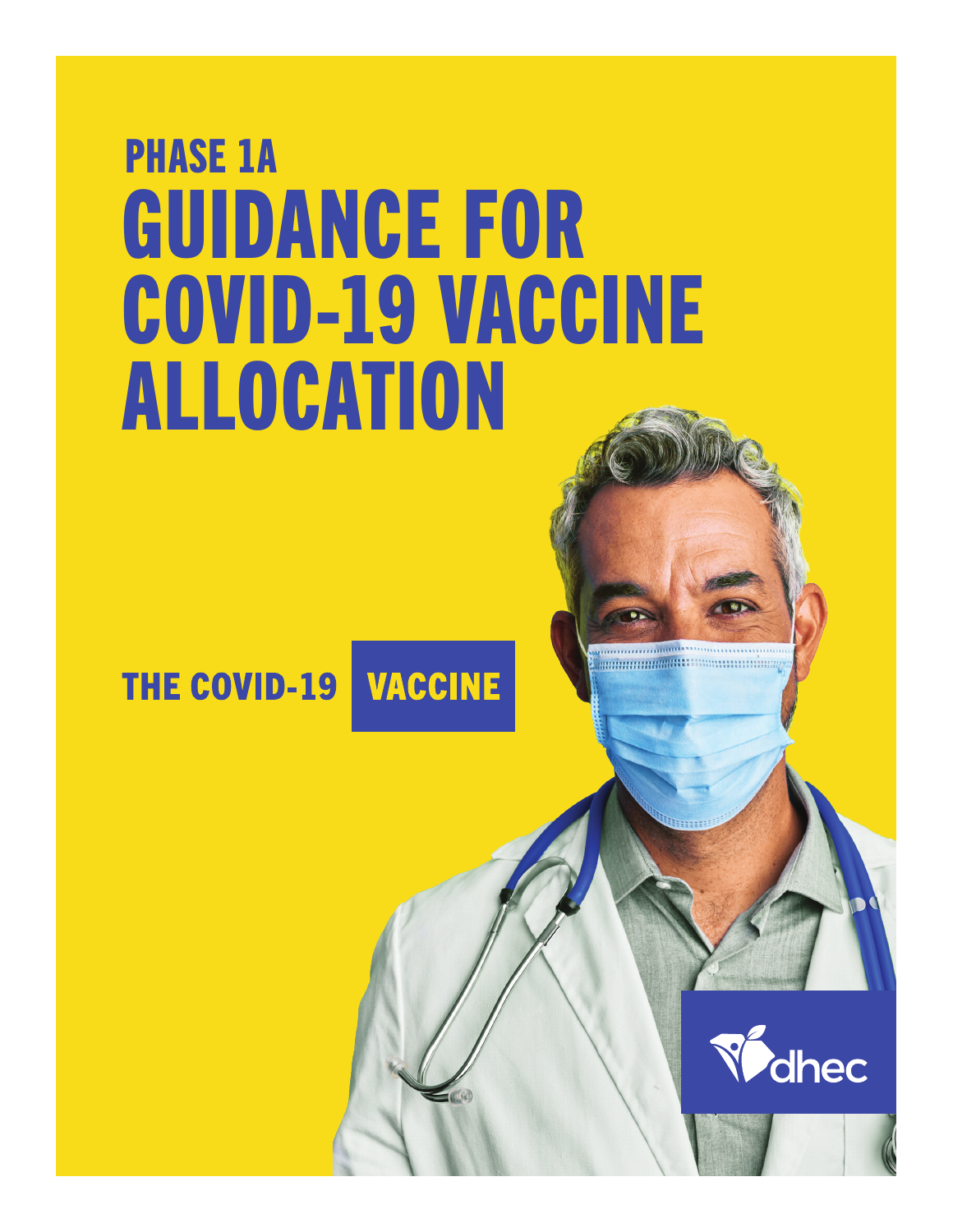### **OVERVIEW**

The South Carolina COVID-19 Vaccine Plan includes several phases of vaccine distribution and administration. In Phase 1, vaccine supply will be limited, and efforts will be focused on rapidly reaching targeted populations, including healthcare personnel, people at high risk, and critical infrastructure workers.

#### Phase 1 will be divided into three sub-phases: Phase 1a, 1b and 1c.

In Phase 1a, vaccine allocation will be prioritized to subsets outlined by the Centers for Disease Control and Prevention (CDC) to include staff and residents of nursing homes and long-term care facilities and people working in healthcare settings. The purpose is to maximize vaccinations for those serving in roles that reduce COVID-19 morbidity and mortality and to reduce the burden on strained healthcare capacity and facilities.

## PHASE 1A

The overarching principle in Phase 1a is averting deaths. For this initial phase DHEC recommends vaccinating healthcare providers and workers in healthcare settings. If these providers were to become sick and unable to work, health care systems could become too overwhelmed to provide care, and mortality would increase. Other workers in healthcare settings who may be exposed to suspect or confirmed COVID-19 patients or infective materials are included in Phase 1a. However, administration of vaccine will need to be staggered within this first phase, depending on supply, facilities' staffing resources, and vaccine uptake.

In addition, because of the high mortality among long-term care facility (LTCF) residents, Phase 1a includes vaccination of LTCF residents and staff. A federal/pharmacy partnership will provide vaccination services to LTCFs; other vaccine providers will not need to vaccinate these people. At any phase, persons may initially decline vaccine and receive it at a later phase. Consider vaccinating vaccinators in 1a to reduce their risk of contracting COVID-19 from asymptomatic infected high-risk workers.

Within each Phase, all groups have equal priority. The bulleted lists below include groups eligible for Phase 1a vaccinations but are not intended to suggest hierarchy; it is an alphabetical list.

Hospitals and other COVID-19 vaccination providers may vaccinate providers and staff of non-affiliated physician practices, as well as all other healthcare workers who are listed in this guidance in Phase 1a, if they have the capability and availability to do so.

#### Scheduling an appointment

Employers are encouraged to reach out to their local hospitals as soon as possible and no later than Jan. 15, 2021, with a list of names and contact information of employees who want to be vaccinated. In addition, individuals in Phase 1a who want to be vaccinated should contact their local hospitals to request and schedule an appointment no later than Jan. 15, 2021. If there is not a hospital in your county, you should contact the nearest hospital to you.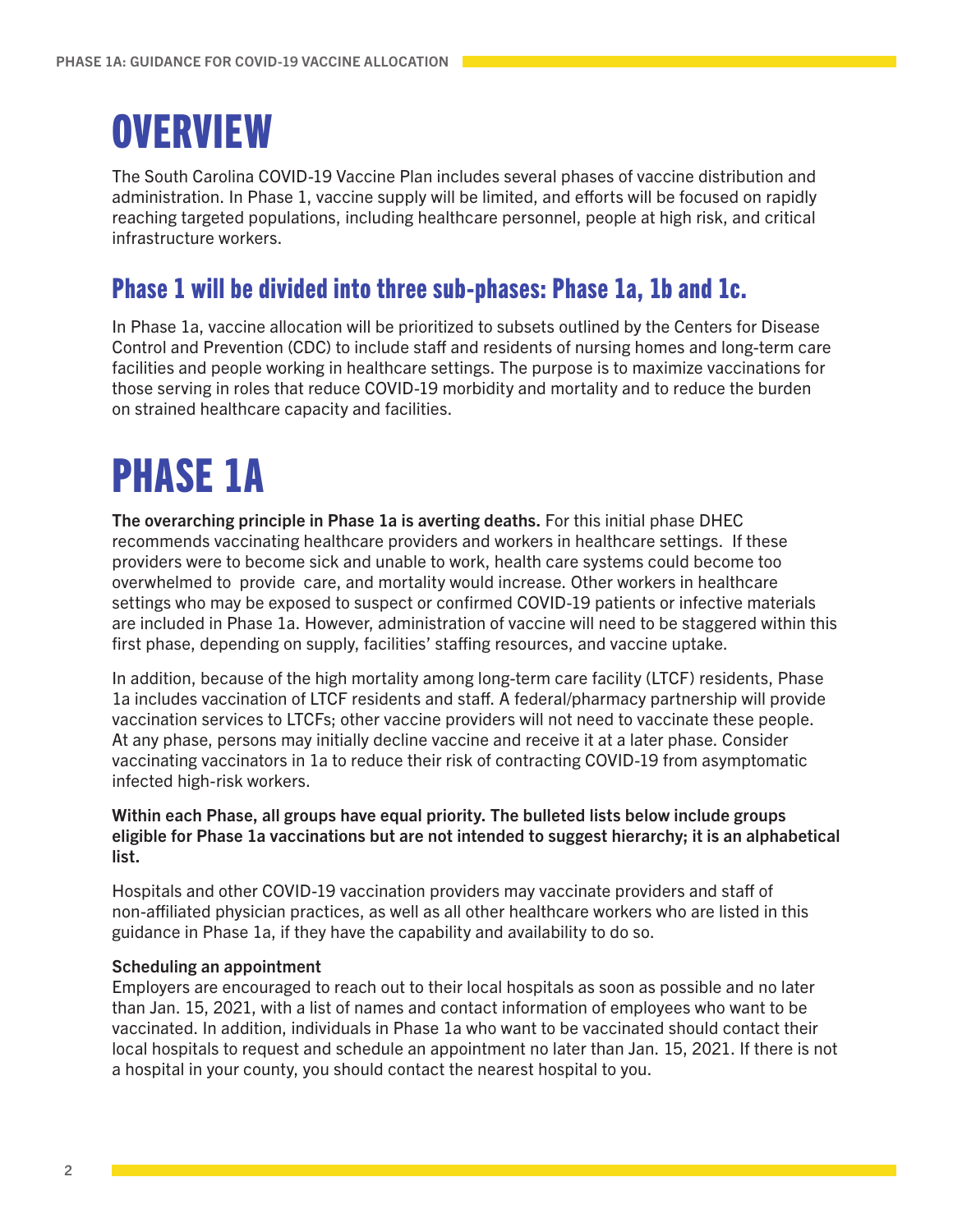#### Phase 1a mission-critical workers include:

- Anesthesiology assistants, registered cardiovascular invasive specialists, and operating room staff
- Athletic Trainers
- American Sign Language (ASL) and other interpreters in healthcare facilities
- Autopsy room staff, coroners, embalmers, and funeral home staff at risk of exposure to bodily fluids
- Dentists and dental hygienists and technicians
- Dietary and food services staff in healthcare facilities
- Environmental services staff in healthcare facilities
- Home health and hospice workers
- Hospital transport personnel
- Laboratory personnel and phlebotomists
- Licensed dietitians
- Medical assistants
- Medical first responders (paid and volunteer): EMS; fire department and law enforcement personnel who provide emergency medical care
- Nurses, nurse practitioners, and nurse's aides/ assistants
- Opticians and optometrists and assistants/ technicians
- Persons providing medical care in correctional facilities and correctional officers
- Pharmacists and pharmacy technicians
- Physical and occupational therapists and assistants
- Physicians, including medical house staff (i.e., interns, residents, fellows), and physician assistants
- Podiatrists
- Public health healthcare workers who are frequently interacting with persons with potential COVID-19 infection
- Radiology technicians
- Respiratory care practitioners, such as respiratory therapists
- Speech language pathologists and assistants and audiologists
- Students and interns of the above categories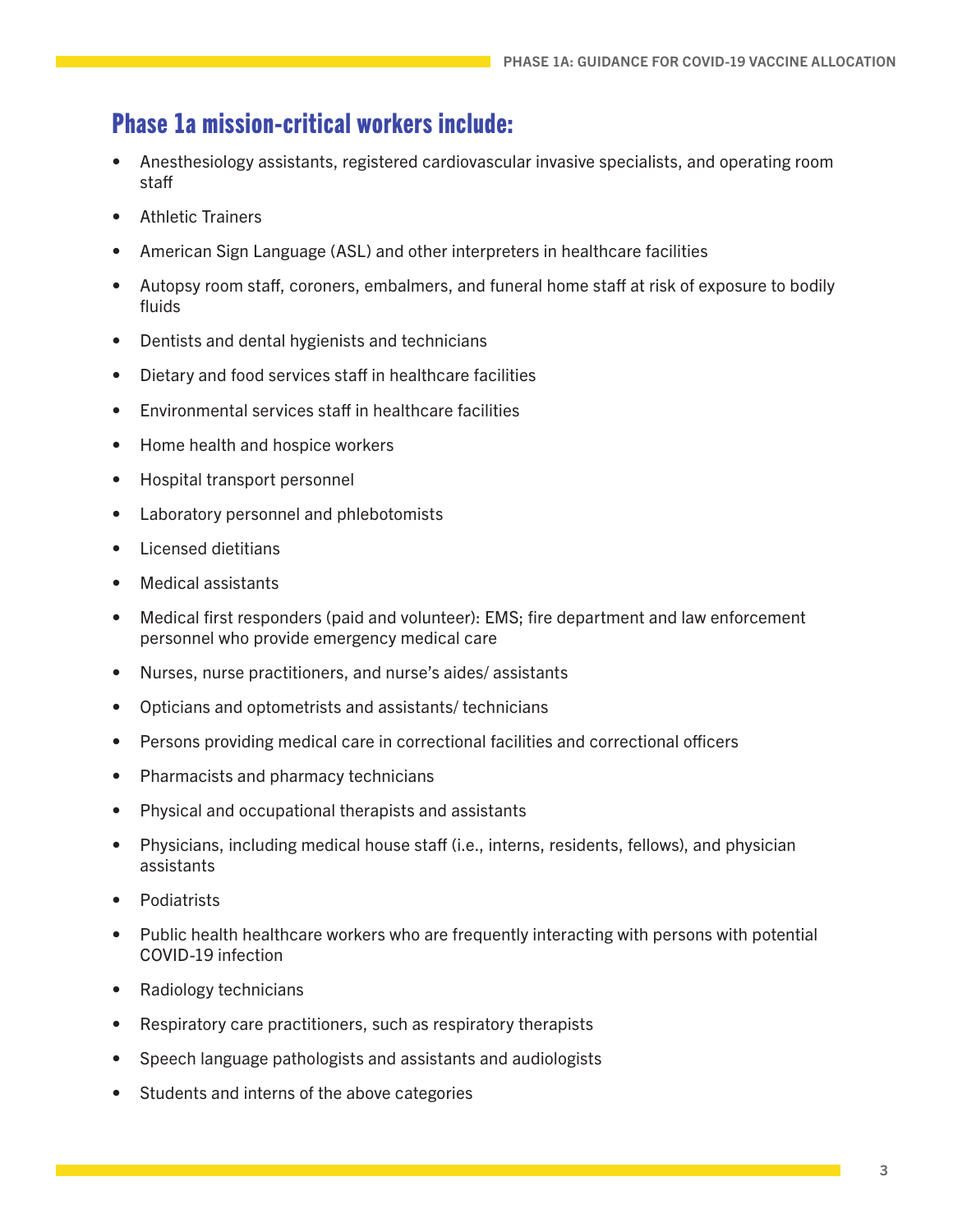### DHEC recommends facilities apply higher vaccination status priority for the following factors during these limited vaccine supply circumstances:

- Personnel with the highest exposure because of longest duration of hands-on patient care or involvement in aerosol-generating procedures
- Co-morbid conditions, including age ≥65 that place workers at higher risk of severe COVID-19 illness and death
- "Bench depth" or the number of workers available for a given skilled task

### CONTACT US

- For questions regarding phases of the COVID-19 Vaccination Plan, please email: ACC-Immunization@dhec.sc.gov.
- For questions relating to COVID provider enrollment, please email: COVIDproviderenrollment@dhec.sc.gov.
- If you are an immunizer provider with questions related to the Vaccine Administration Management System, please email: VAMS@dhec.sc.gov.